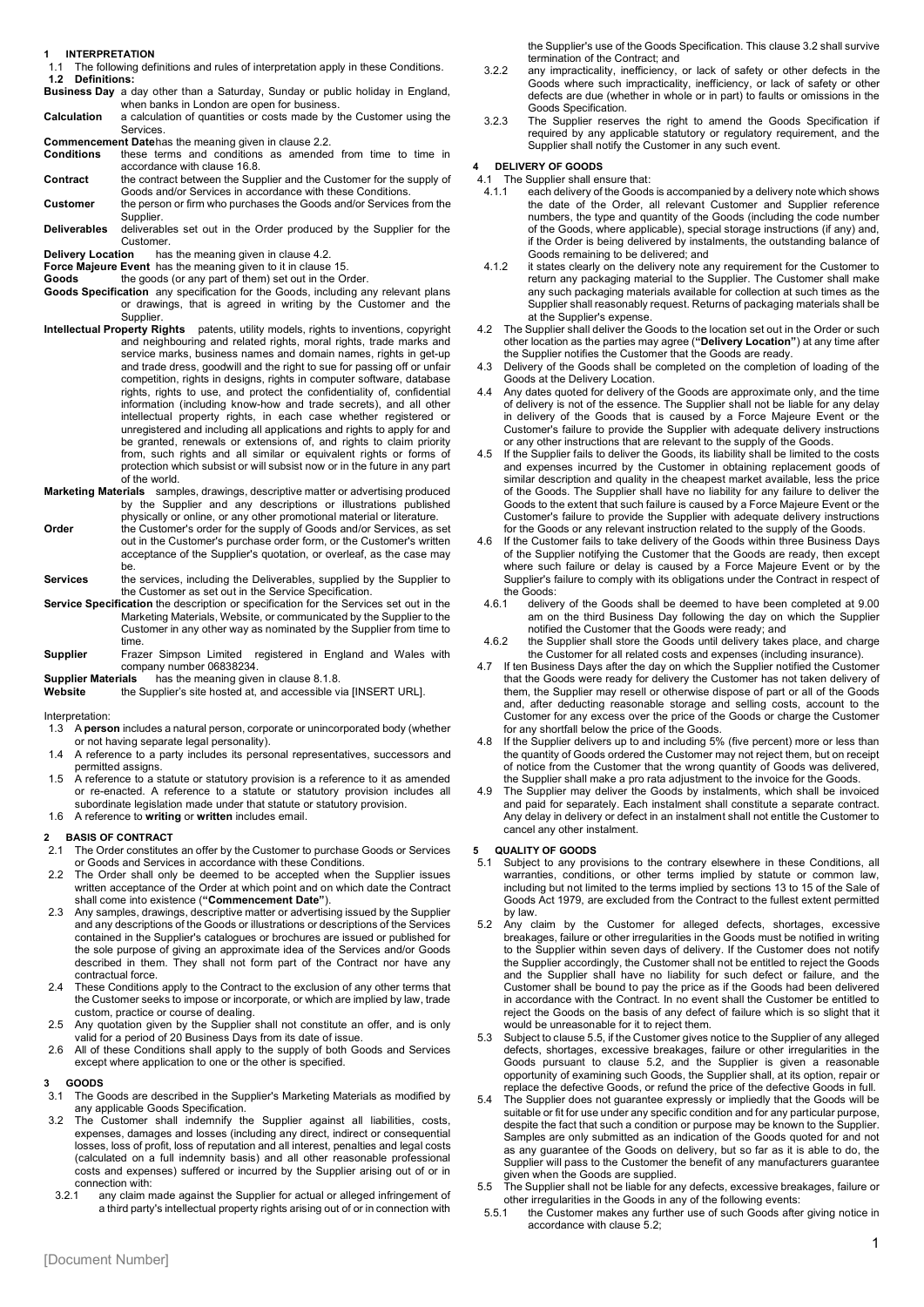- 5.5.2 the defect arises because the Customer failed to follow the Supplier's oral or written instructions as to the storage, commissioning, installation, use and maintenance of the Goods or (if there are none) good trade practice regarding the same;
- 5.5.3 the defect arises as a result of the Supplier following any drawing, design or Goods Specification supplied by the Customer;
- 5.5.4 the Customer alters or repairs such Goods without the written consent of the Supplier;
- 5.5.5 the defect arises as a result of fair wear and tear, wilful damage, negligence, or abnormal storage or working conditions; or 5.5.6 the Goods differ from the Goods Specification as a result of changes made
- to ensure they comply with applicable statutory or regulatory requirements.
- 5.6 Except as provided in this clause [5,](#page-0-3) the Supplier shall have no liability to the Customer in respect of defects in the Goods.
- 5.7 These Conditions shall apply to any repaired or replacement Goods supplied by the Supplier.
- 5.8 The Customer understands and accepts that where the Goods are, or are derived from naturally occurring materials, they will be subject to natural variation, in shape, colour, texture and quality, and this cannot be avoided. In cases where the Customer requires Goods which match pre-existing materials, or constructions, the Customer accepts that while reasonable effort will be made be the Supplier to match the Goods, this cannot be guaranteed and may not be possible.

#### **6 TITLE AND RISK**

- 6.1 The risk in the Goods shall pass to the Customer on completion of delivery.
- 6.1 The risk in the Goods shall not pass to the Customer until the earlier of:<br>6.2. Title to the Goods shall not pass to the Customer until the earlier of:<br>6.2.1 the Supplier receives payment in full (in cash or cleared fu
- the Supplier receives payment in full (in cash or cleared funds) for the Goods and any other goods that the Supplier has supplied to the Customer in respect of which payment has become due, in which case title to the Goods shall pass at the time of payment of all such sums; and
- 6.2.2 the Customer resells the Goods, in which case title to the Goods shall pass to the Customer at the time specified in claus[e 6.4.](#page-1-0)
- 6.3 Until title to the Goods has passed to the Customer, the Customer shall:<br>6.3.1 store the Goods separately from all other goods held by the Custor
- store the Goods separately from all other goods held by the Customer so that they remain readily identifiable as the Supplier's property;
- 6.3.2 not remove, deface or obscure any identifying mark or packaging on or relating to the Goods;
- 6.3.3 maintain the Goods in satisfactory condition and keep them insured against all risks for their full price on the Supplier's behalf from the date of delivery;
- 6.3.4 notify the Supplier immediately if it becomes subject to any of the events listed in claus[e 13.1.2](#page-2-0) to clause [13.1.4;](#page-2-1) and
- 6.3.5 give the Supplier such information relating to the Goods as the Supplier may require from time to time.
- <span id="page-1-0"></span>6.4 Subject to claus[e 6.5,](#page-1-1) the Customer may resell or use the Goods in the ordinary course of its business (but not otherwise) before the Supplier receives payment for the Goods. However, if the Customer resells the Goods before that time:<br>6.4.1 if does so as principal and not as the Supplier's agent: and
- 6.4.1 it does so as principal and not as the Supplier's agent; and 6.4.2 title to the Goods shall pass from the Supplier to the Custom
- title to the Goods shall pass from the Supplier to the Customer immediately before the time at which resale by the Customer occurs.
- <span id="page-1-1"></span>6.5 If before title to the Goods passes to the Customer the Customer becomes subject to any of the events listed in clause [13.1.2](#page-2-0) to clause [13.1.4,](#page-2-1) then, without limiting any other right or remedy the Supplier may have:
- 6.5.1 the Customer's right to resell Goods or use them in the ordinary course of
- its business ceases immediately; and
- 6.5.2 the Supplier may at any time:<br>6.5.2.1 require the Customer to delive
- require the Customer to deliver up all Goods in its possession that have not been resold, or irrevocably incorporated into another product; and
- 6.5.2.2 if the Customer fails to do so promptly, enter any premises of the Customer or of any third party where the Goods are stored in order to recover them.

# **7 SUPPLY OF SERVICES**

- The Supplier shall supply the Services to the Customer in accordance with the Service Specification in all material respects.
- The Supplier shall use all reasonable endeavours to meet any performance dates for the Services specified in the Service Specification, but any such dates shall be estimates only and time shall not be of the essence for the performance of the Services.
- 7.3 The Supplier reserves the right to amend the Service Specification if necessary to comply with any applicable law or regulatory requirement, or if the amendment will not materially affect the nature or quality of the Services, and the Supplier shall notify the Customer in any such event.
- 7.4 The Supplier warrants to the Customer that the Services will be provided using reasonable care and skill.
- 7.5 Any Calculation is intended for the Customer's information only and should be used as a guide only. Subject to clause [12,](#page-2-2) the Supplier shall not be responsible for any reliance by the Customer on the Calculation.

#### **8 CUSTOMER'S OBLIGATIONS**

8.1 The Customer shall:

- 8.1.1 ensure that the terms of the Order and any information it provides in the Service Specification and the Goods Specification are complete and accurate;
- 8.1.2 co-operate with the Supplier in all matters relating to the Services;
- 8.1.3 provide the Supplier, its employees, agents, consultants and subcontractors, with access to the Customer's premises, office accommodation and other facilities as reasonably required by the Supplier to provide the Services;
- 8.1.4 provide the Supplier with such information and materials as the Supplier may reasonably require in order to supply the Services, and ensure that such information is complete and accurate in all material respects;
- 8.1.5 prepare the Customer's premises for the supply of the Services;
- 8.1.6 obtain and maintain all necessary licences, permissions and consents which may be required for the Services before the date on which the Services are to start:
- 8.1.7 comply with all applicable laws, including health and safety laws;<br>8.1.8 keep all materials, equipment, documents and other propert
- keep all materials, equipment, documents and other property of the Supplier ("Supplier Materials") at the Customer's premises in safe custody at its own risk, maintain the Supplier Materials in good condition until returned to the Supplier, and not dispose of or use the Supplier Materials other than in accordance with the Supplier's written instructions or authorisation; and
- 8.1.9 comply with any additional obligations as set out in the Service Specification and the Goods Specification.
- <span id="page-1-2"></span>8.2 If the Supplier's performance of any of its obligations under the Contract is prevented or delayed by any act or omission by the Customer or failure by the Customer to perform any relevant obligation (**"Customer Default"**):
- without limiting or affecting any other right or remedy available to it, the Supplier shall have the right to suspend performance of the Services until the Customer remedies the Customer Default, and to rely on the Customer Default to relieve it from the performance of any of its obligations in each case to the extent the Customer Default prevents or delays the Supplier's performance of any of its obligations;
- 8.2.2 the Supplier shall not be liable for any costs or losses sustained or incurred by the Customer arising directly or indirectly from the Supplier's failure or delay to perform any of its obligations as set out in this clause [8.2;](#page-1-2) and
- 8.2.3 the Customer shall reimburse the Supplier on written demand for any costs or losses sustained or incurred by the Supplier arising directly or indirectly from the Customer Default.

# **9 CHARGES AND PAYMENT**<br>9.1 The price for Goods:

- 9.1 The price for Goods:<br>9.1.1 shall be the pric shall be the price set out in the Order or, if no price is quoted, the price set out in the Supplier's published price list as at the date of the order; and
- 9.1.2 shall be exclusive of all costs and charges of packaging, insurance, transport of the Goods, which shall be invoiced to the Customer.
- 9.2 The charges for Services shall be calculated in accordance with the Service Specification, and the Supplier shall be entitled to charge the Customer for any expenses reasonably incurred by the individuals whom the Supplier engages in connection with the Services including travelling expenses, hotel costs, subsistence and any associated expenses, and for the cost of services provided by third parties and required by the Supplier for the performance of the Services, and for the cost of any materials.
- 9.3 The Supplier reserves the right to:<br>9.3.1 increase the charges for the
- increase the charges for the Services on an annual basis with effect from each anniversary of the Commencement Date in line with the percentage increase in the Retail Prices Index in the preceding 12-month period and the first such increase shall take effect on the first anniversary of the Commencement Date and shall be based on the latest available figure for the percentage increase in the Retail Prices Index;
- 9.3.2 increase the price of the Goods, by giving notice to the Customer at any time before delivery, to reflect any increase in the cost of the Goods to the Supplier that is due to:<br>9.3.2.1 any factor beyond the
- any factor beyond the control of the Supplier (including foreign exchange fluctuations, increases in taxes and duties, and increases in labour, materials and other manufacturing costs);
- 9.3.2.2 any request by the Customer to change the delivery date(s), quantities or types of Goods ordered, or the Goods Specification; or
- 9.3.2.3 any delay caused by any instructions of the Customer in respect of the Goods or failure of the Customer to give the Supplier adequate or accurate information or instructions in respect of the Goods.
- 9.4 In respect of Goods, the Supplier shall invoice the Customer on or at any time after completion of delivery. In respect of Services, the Supplier shall invoice the Customer as set out in the Service Specification.
- 9.5 The Customer shall pay each invoice submitted by the Supplier:<br>9.5.1 within 30 days from the end of the month in which the invoice
- 9.5.1 within 30 days from the end of the month in which the invoice is dated; and<br>9.5.2 in full and in cleared funds to a bank account nominated in writing by the in full and in cleared funds to a bank account nominated in writing by the Supplier, and time for payment shall be of the essence of the Contract.
- 9.6 All amounts payable by the Customer under the Contract are exclusive of amounts in respect of value added tax chargeable from time to time (**"VAT"**). Where any taxable supply for VAT purposes is made under the Contract by the Supplier to the Customer, the Customer shall, on receipt of a valid VAT invoice from the Supplier, pay to the Supplier such additional amounts in respect of VAT as are chargeable on the supply of the Services or Goods at the same time as payment is due for the supply of the Services or Goods.
- <span id="page-1-3"></span>If the Customer fails to make a payment due to the Supplier under the Contract by the due date, then, without limiting the Supplier's remedies under claus[e 13](#page-2-3) (**"Termination"**), the Customer shall pay interest on the overdue sum from the due date until payment of the overdue sum, whether before or after judgment. Interest under this claus[e 9.7](#page-1-3) will accrue each day at 8% (eight percent) a year above the Bank of England's base rate from time to time
- 9.8 All amounts due under the Contract shall be paid in full without any set-off, counterclaim, deduction or withholding (other than any deduction or withholding of tax as required by law).

### **10 INTELLECTUAL PROPERTY RIGHTS**

- 10.1 All Intellectual Property Rights in or arising out of or in connection with the Services (other than Intellectual Property Rights in any materials provided by the Customer) shall be owned by the Supplier.
- <span id="page-1-4"></span>10.2 The Supplier grants to the Customer, or shall procure the direct grant to the Customer of, a fully paid-up, worldwide, non-exclusive, royalty-free licence during the term of the Contract to use the Services in accordance with the Services Specification.
- 10.3 The Customer shall not sub-license, assign or otherwise transfer the rights granted by clause [10.2.](#page-1-4)
- 10.4 The Customer grants the Supplier a fully paid-up, non-exclusive, royalty-free non-transferable licence to copy and modify any materials provided by the